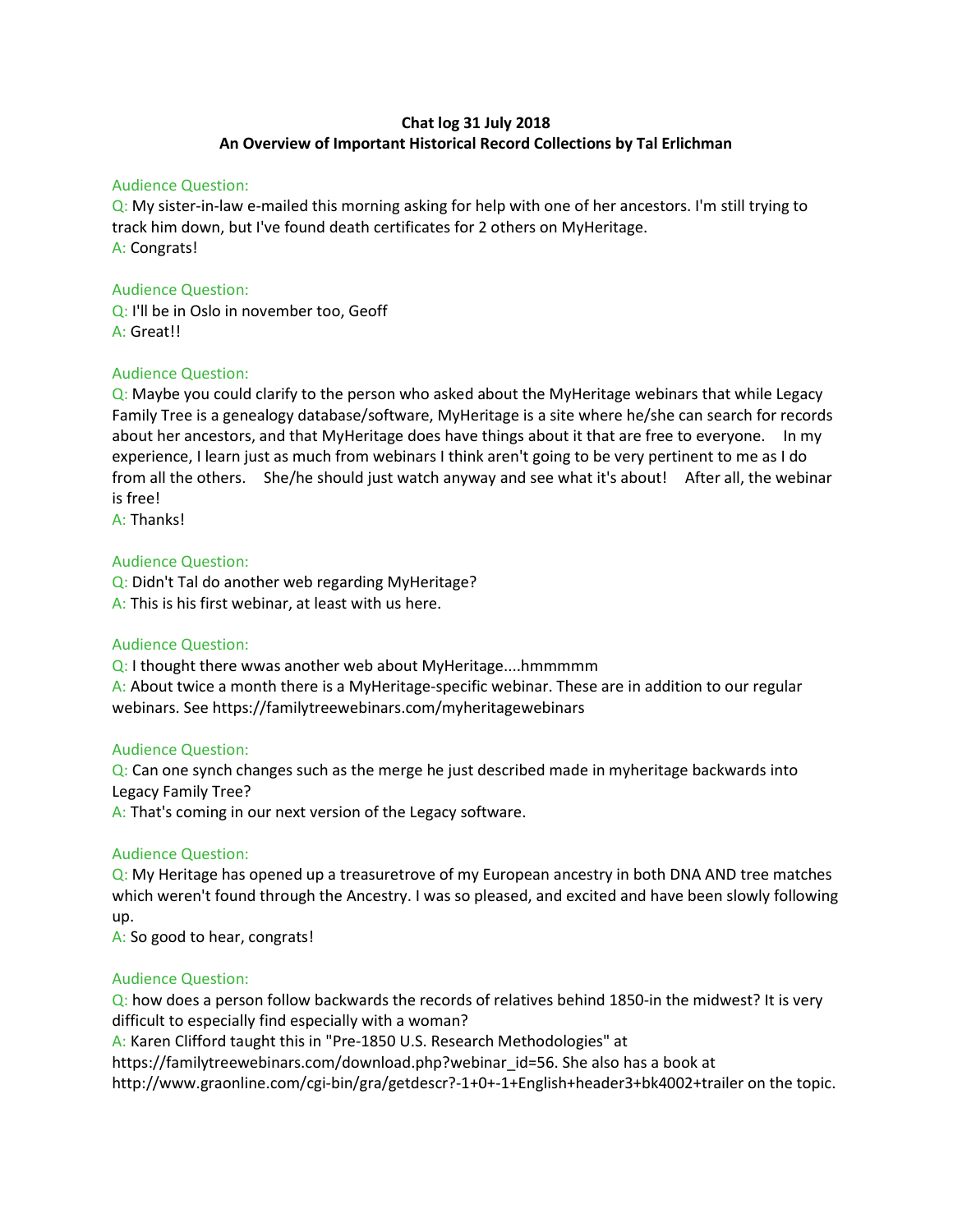#### Audience Question:

Q: Jeanne Bloom's BCG webinar from earlier this month might also be of use because she focuses on women in that webinar: https://familytreewebinars.com/download.php?webinar\_id=737 A: Very good, thanks!

#### Audience Question:

Q: Found my aunt's (by marriage) photos for Sophomore to Senior years.

A: Cool! I found some really interesting pictures of my mother.

#### Audience Question:

Q: I like that change because we only have so many clicks in our fingers, right, Geoff? A: Yep, we only have a limited number of clicks in our clicking finger. Any shortcuts are welcome.

# Audience Question:

Q: comment: 2 other great benefits of Legacy webinars beyond the topic: a chance for a door prize and the chance of after webinar parties, or do you still do those? Plus you might learn something in the chat box!

A: Agree. The after parties will likely resume soon (when the kids are back in school and the "office" here is much quieter...)

# Audience Question:

Q: I can't wait to check out the yearbook collection! A: I just found an embarrassing photo of my father's sister.

## Audience Question:

Q: My dad always said he was city swimming champion of Chicago. But the yearbook says he came in second by one second/ A: Ha! :)

#### Audience Question:

Q: What does OCR mean? A: Optical Character Recognition. Webinar at https://familytreewebinars.com/download.php?webinar\_id=420 explains it well.

#### Audience Question:

Q: I have learned so much about the lives of ancestors because of the excellent OCR of the Toledo, OH Toledo Blade. The obits have been so detailed and often cover not just Lucas County but NW OH and southern MI counties.

A: So glad to hear!

## Audience Question:

Q: Newspapers can also reveal how socially connected an ancestor was, for example, church societies they were involved in, company awards, birthday reachouts, guest at a social event. I found examples of each of these examples for some of my relatives. They give details of who they were as people not just statistics. So cool!

A: Newspapers are so great. We shouldn't overlook them in our research, eh?

#### Audience Question: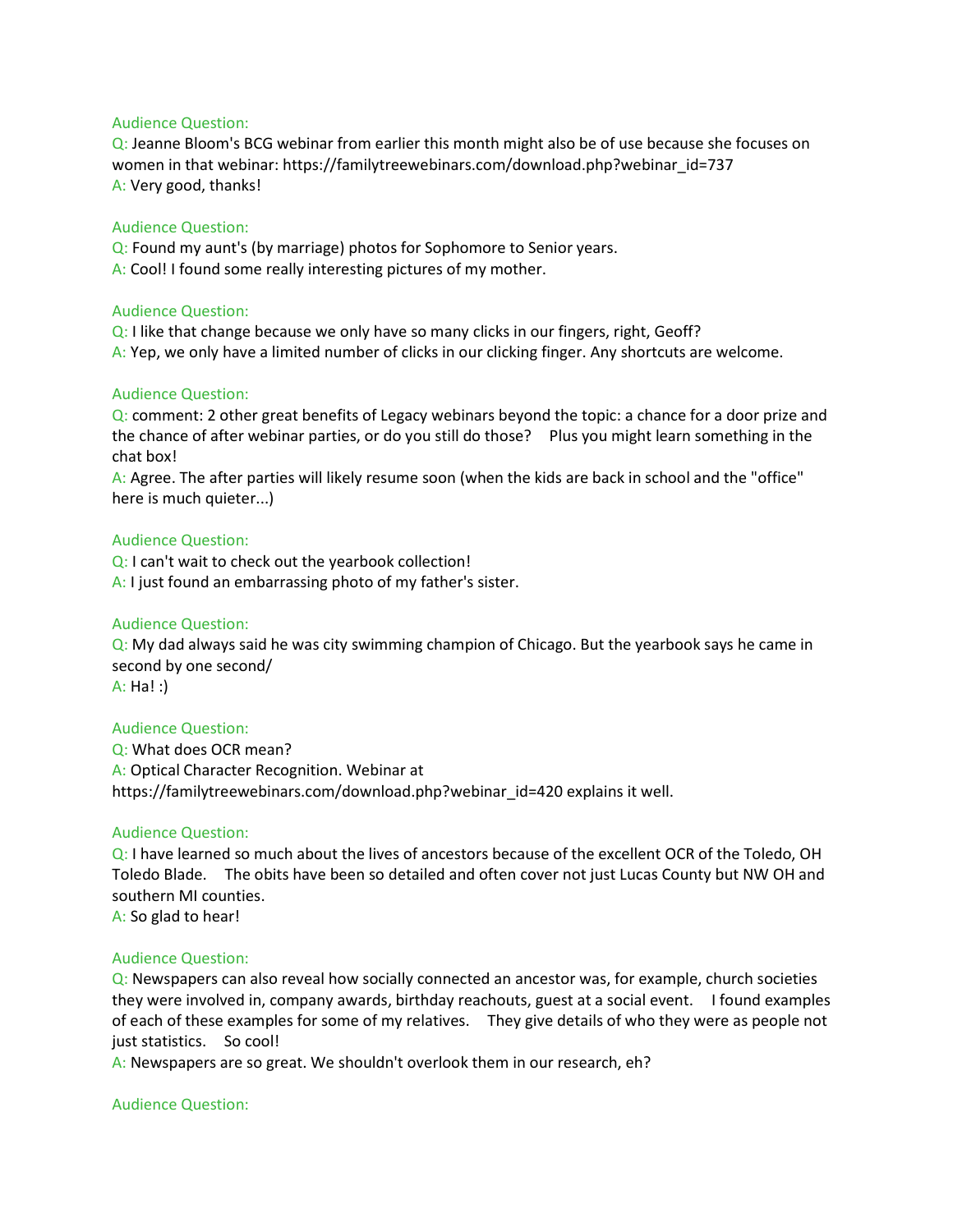Q: I think newspapers were probably the first external source (outside of talking to relatives) that I delved into, primarily for obituaries because they were easiest to find, but no, we should never overlook them.

A: Me too. I remember finding my first obituary. What a fun experience that was.

# Audience Question:

 $Q$ : newspapers are definitely beneficial to us and our generation, but the next few generations are going to have a challenge of their own; I work for a small town newspaper and have noticed over the past couple of decade that fewer and fewer people are publishing death notices.

A: Good point. We just did a webinar last week about this:

https://familytreewebinars.com/download.php?webinar\_id=857

# Audience Question:

Q: Didn't find Roscoe in two other major newspaper resources. A: Wow, really? Kudos then to MyHeritage's newspaper collection.

# Audience Question:

Q: comment: I found in another newspaper archive, a governor offering a reward for my ancestor. He killed his brother in law. It made it to other state papers and a German newspaper. A: Yikes!

# Audience Question:

Q: If you know the cemetery or funeral home..whether you got it from a newspaper or not...write to them. I did and got info than I thought I would...like the payment plan for the lots! A: That's great! I, too, have found amazing info from contacting the funeral home. And yes, we have a relatively new webinar about that too: https://familytreewebinars.com/download.php?webinar\_id=794

#### Audience Question:

Q: I got an amazing amount of info directly from cemeteries/funeral homes. I think they get bored...and my request was something new to do.  $A:$ :

#### Audience Question:

Q: Don't get your hopes up. Results from funeral homes vary greatly. Sometimes they will phone you back days later, saying they continued to look and found them misfiled to won't give out any info, don't speak English or only keep records for 7 years. Good luck.

A: Just like genealogy - never know what we'll find, which is why we all love this, right?

#### Audience Question:

Q: That's why it never hurts to ask. A: yep

# Audience Question:

Q: woo hoo! I have Lubeck in my family tree! A: :)

#### Audience Question:

Q: So glad for that search in both Denmark and Germany as my ancestors were from Eckernforde which